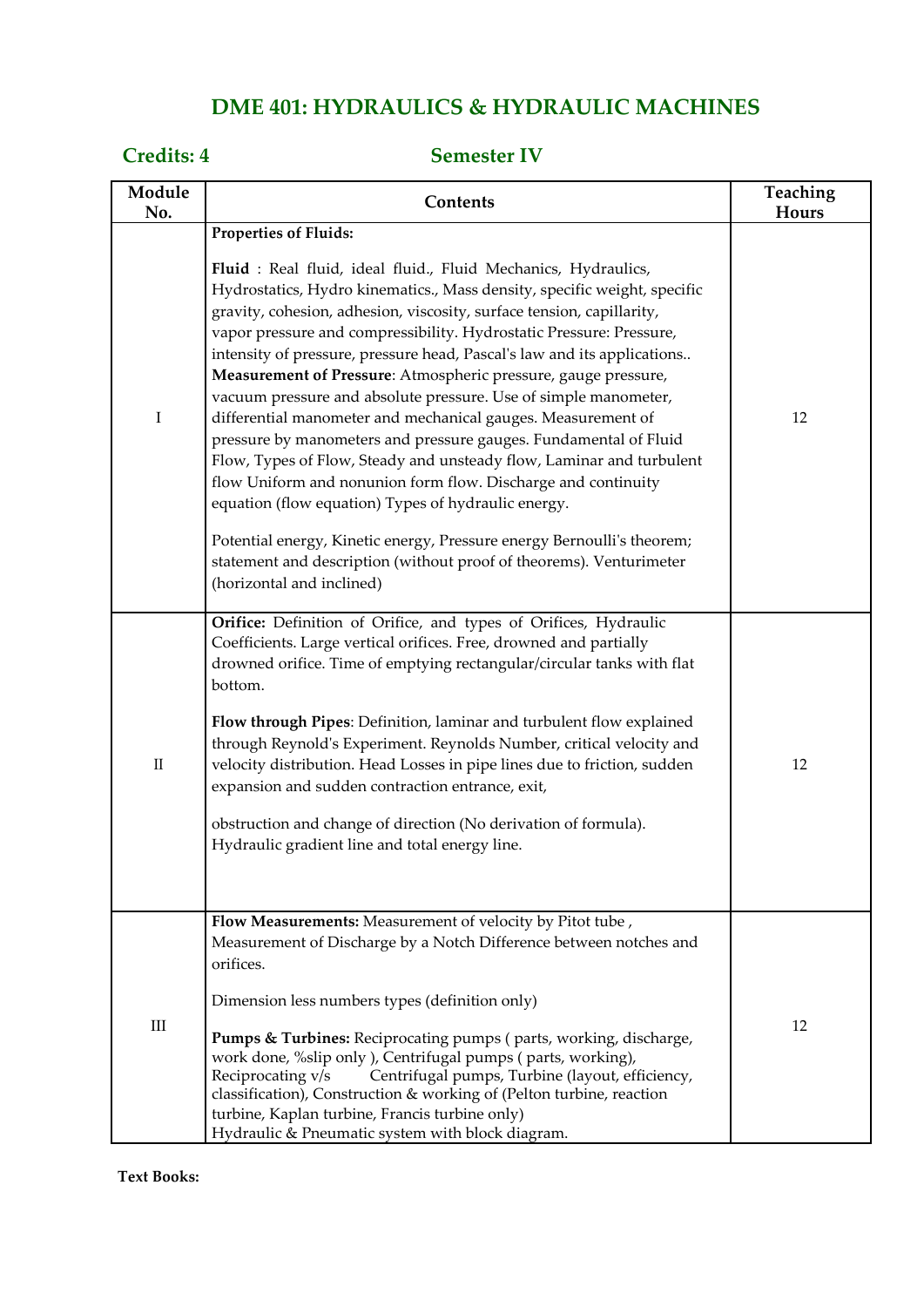- 1. Fluid Mechanics & Hydraulic Machines, Laxmi Publaction (P) Ltd., New Delhi.
- 2. Vijay Gupta & Gupta S.K., Fluid Mechanics, New Age International Publishers, New Delhi.
- 3. Kapoor J.K., Hydraulics, Bharat Bharti Prakashan, Merrut.
- 4. Likhi S.K., Hydraulics Laboratory Manual, New Age International Publishers, New Delhi.

#### **Ref Books:**

- 1. Garde R.J., Fluid Mechanics, New Age International Publishers, New Delhi.
- 2. Jagdish Lal, Hydraulics & Hydraulic Machines, Metropolitan Book Depot, Delhi.
- 3. Modi P.N., Fluid Mechanics, New Age International Publishers, New Delhi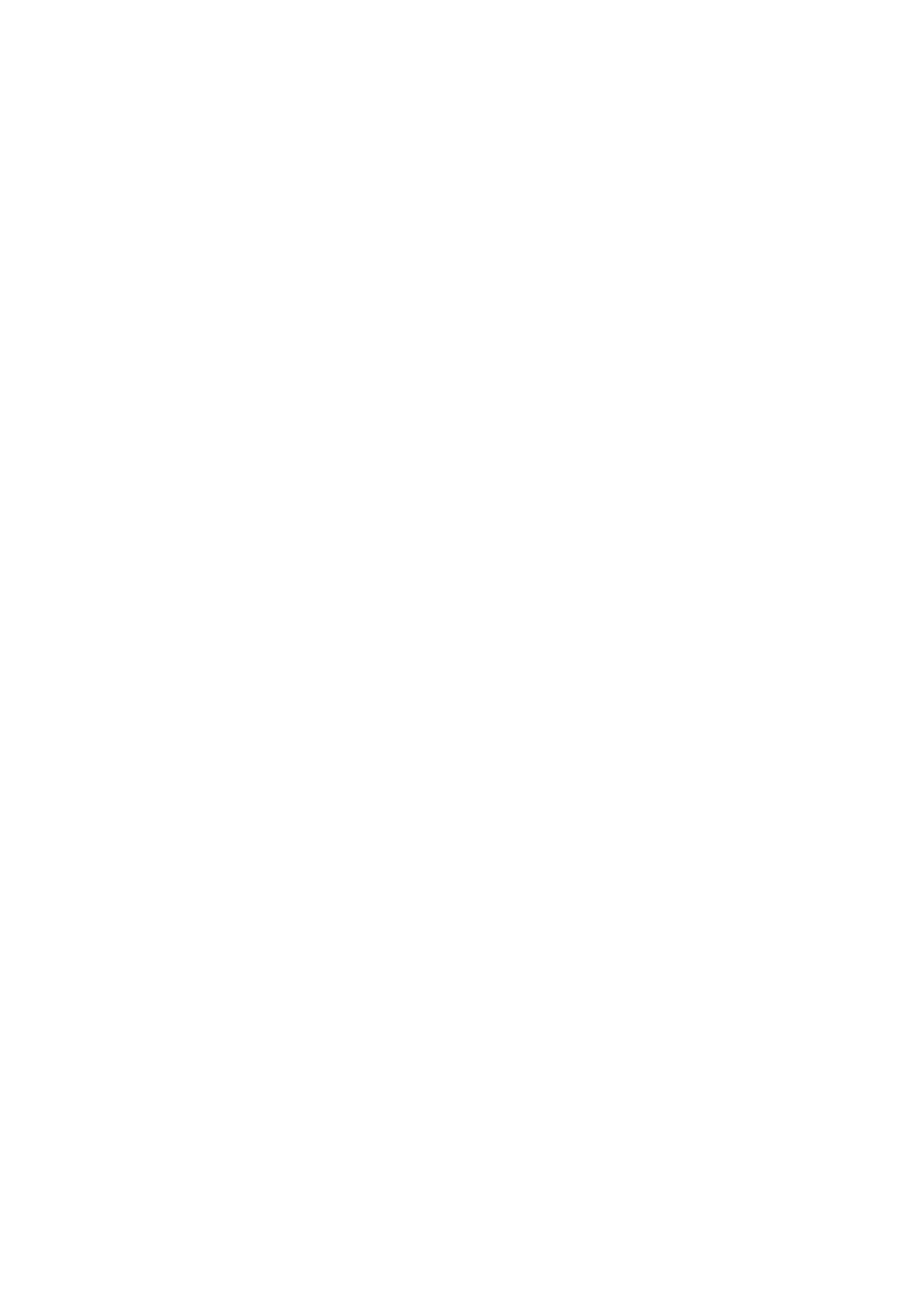

# **DME 402: MATERIALS AND METALLURGY**

## **Credits: 4 Semester-IV**

| Module       | Contents                                                                                                                                                                                                                                                                                                                                                                                                                                                                                                                                                                                                                                                                                                                                                                                                                                                                                                                                                                                | <b>Teaching</b> |
|--------------|-----------------------------------------------------------------------------------------------------------------------------------------------------------------------------------------------------------------------------------------------------------------------------------------------------------------------------------------------------------------------------------------------------------------------------------------------------------------------------------------------------------------------------------------------------------------------------------------------------------------------------------------------------------------------------------------------------------------------------------------------------------------------------------------------------------------------------------------------------------------------------------------------------------------------------------------------------------------------------------------|-----------------|
| No.          |                                                                                                                                                                                                                                                                                                                                                                                                                                                                                                                                                                                                                                                                                                                                                                                                                                                                                                                                                                                         | <b>Hours</b>    |
| $\mathbf I$  | Introduction<br>Material, History of Material Origin, Scope of Material Science,<br>Overview of different engineering materials and applications,<br>Classification of materials, Thermal, Chemical, Electrical,<br>Mechanical properties of various materials, Present and future<br>needs of materials, Overview of Biomaterials and semi-<br>conducting materials,<br>Various<br>issues of<br>Material Usage-<br>Economical, Environment and Social.<br><b>Crystallography Fundamentals</b><br>Crystal, Unit Cell, Space Lattice, Arrangement of atoms in<br>Simple Cubic Crystals, BCC, FCC and HCP Crystals, Number of<br>Atoms per unit Cell, Atomic Packing Factor.<br><b>Failure Mechanisms</b><br>Overview of failure modes, fracture, fatigue and creep.                                                                                                                                                                                                                      | 12              |
| $\mathbf{I}$ | <b>Metals And Alloys Introduction</b><br>History and development of iron and steel, Different iron ores,<br>Raw Materials in Production of Iron and Steel, Basic Process of<br>iron-making and steel-making, Classification of iron and steel,<br><b>Cast Iron</b><br>Different types of Cast Iron, manufacture and their usage.<br><b>Steels</b><br>Steels and alloy steel, Classification of plain carbon steels,<br>Availability, Properties and usage of different types of Plain<br>Carbon Steels, Effect of various alloying on properties of steel,<br>Uses of alloy steels (high speed steel, stainless steel, spring steel,<br>silicon steel)<br><b>Concepts and effects of Heat Treatment</b><br>Purpose of heat treatment, Cooling Curves Iron -carbon diagram,<br>TTT Diagram various heat<br>treatment processes hardening,<br>tempering, annealing,<br>normalizing, Case<br>hardening and<br>Surface hardening.<br>Composites<br>Classification, properties, applications | 12              |
| III          | <b>Non Ferrous</b><br>Materials: Properties and uses of Light Metals and their alloys,<br>properties and uses of White Metals and their alloys, Bearing<br>Metal.<br>Miscellaneous materials<br>Important sources of plastics, Classification-thermoplastic and<br>Thermo set and their uses, Various Trade names of Engg.<br>Plastics, Plastic Coatings.                                                                                                                                                                                                                                                                                                                                                                                                                                                                                                                                                                                                                               | 12              |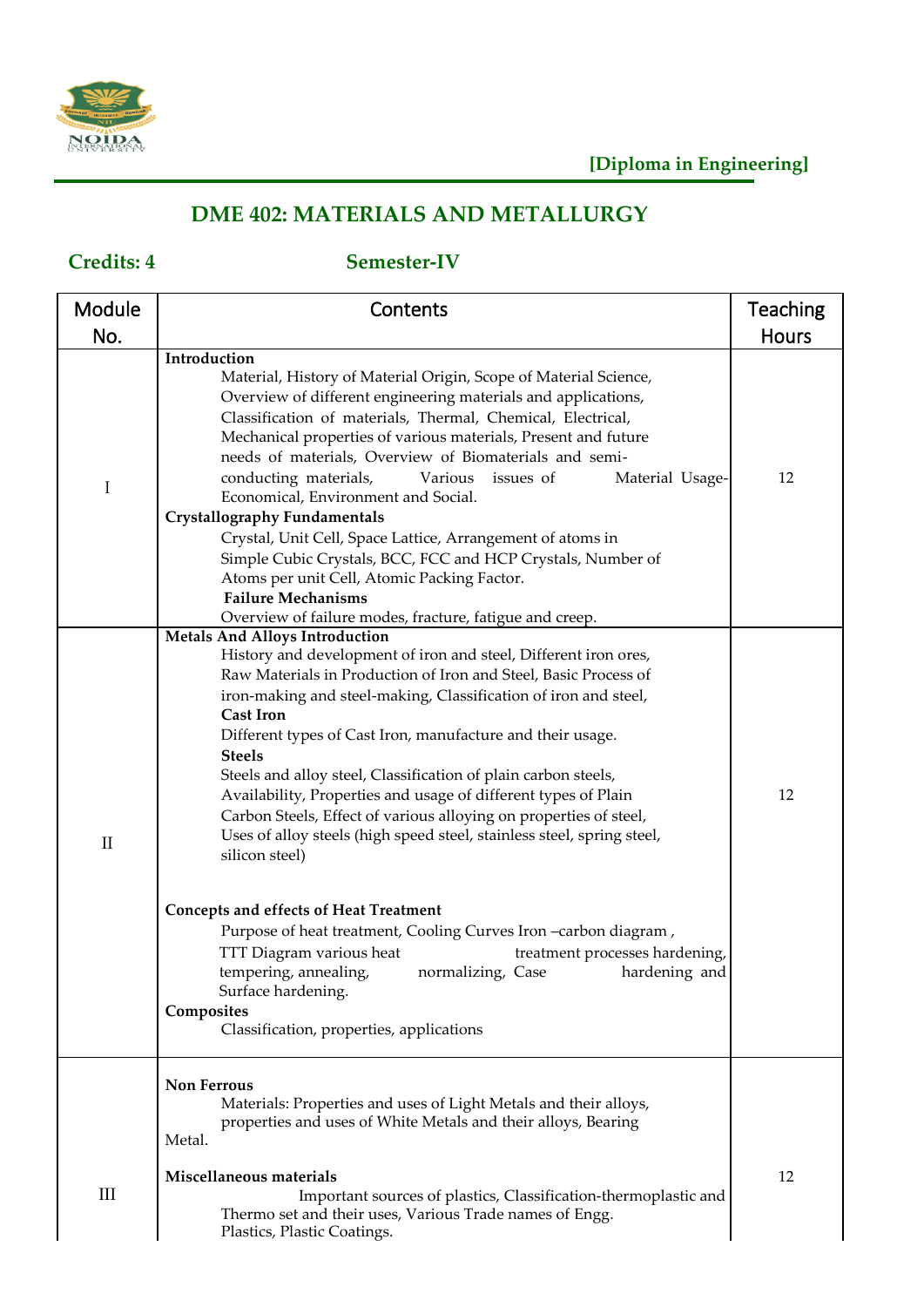| Classification, properties, applications of composites. |  |
|---------------------------------------------------------|--|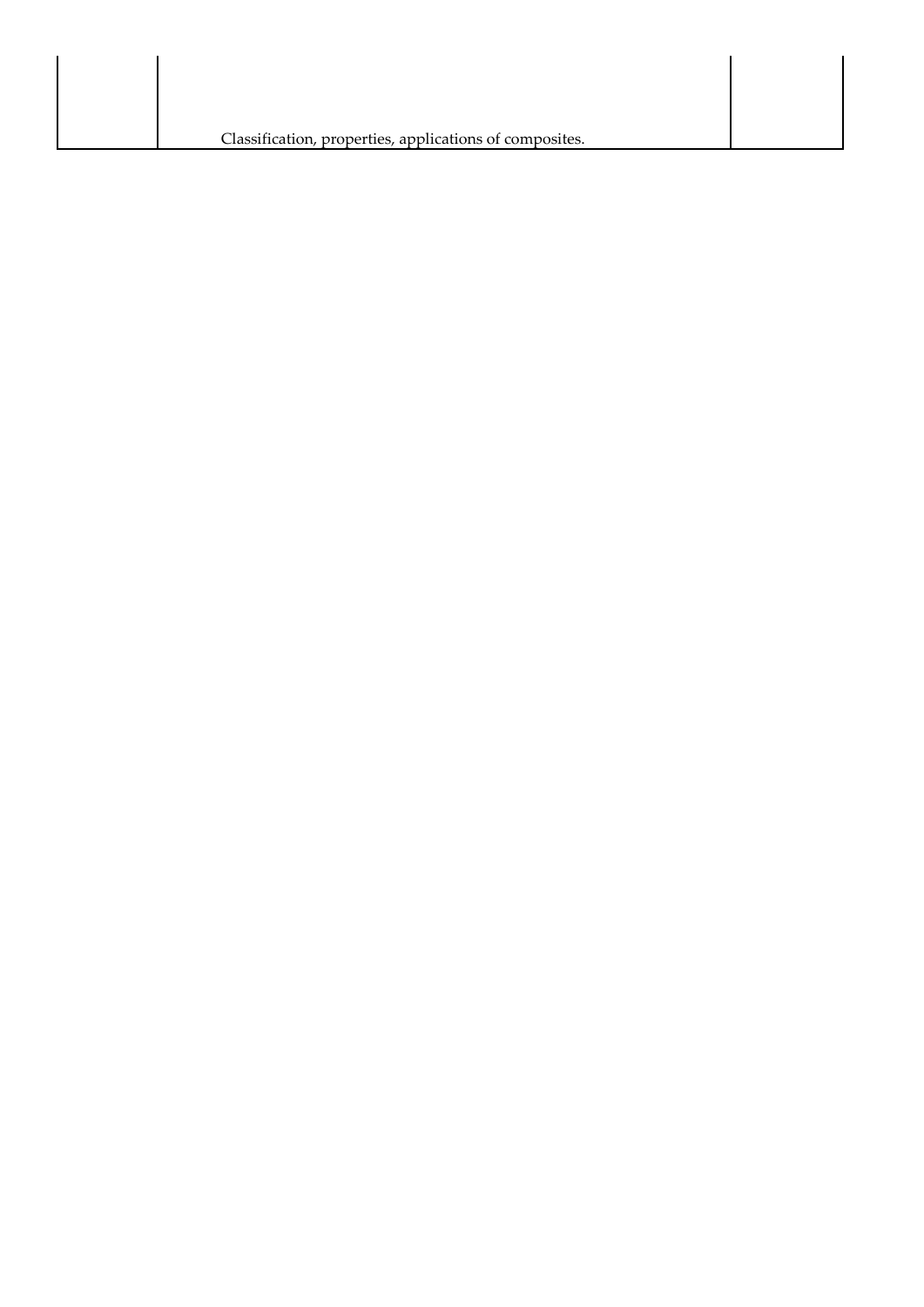

| Classification, properties, applications of               |  |
|-----------------------------------------------------------|--|
| ceramics Heat insulating materials.                       |  |
| Properties and uses of Asbestos, Glass wool, thermo Cole, |  |
| cork, mica. Refractory materials.                         |  |

### **Text Books:-**

- 1. Habra Choudhury S.K., Materials Science & Processes, Indian Book Distributing Company, Kolkata.
- 2. Bhavnagar S.K., Material & Materials Science, Nave Bharat Prakash an, Meerut.
- 3. Gupta K.M., Book of Materials Science.

#### **Ref. Books**

- 1. Kashia K.T., Materials Science for Engineers, I.K. International Publishing House Pvt. Ltd., New Delhi.
- 2. Profit R.K., Materials Science & Processes, Standard Publishers Distributors, Delhi.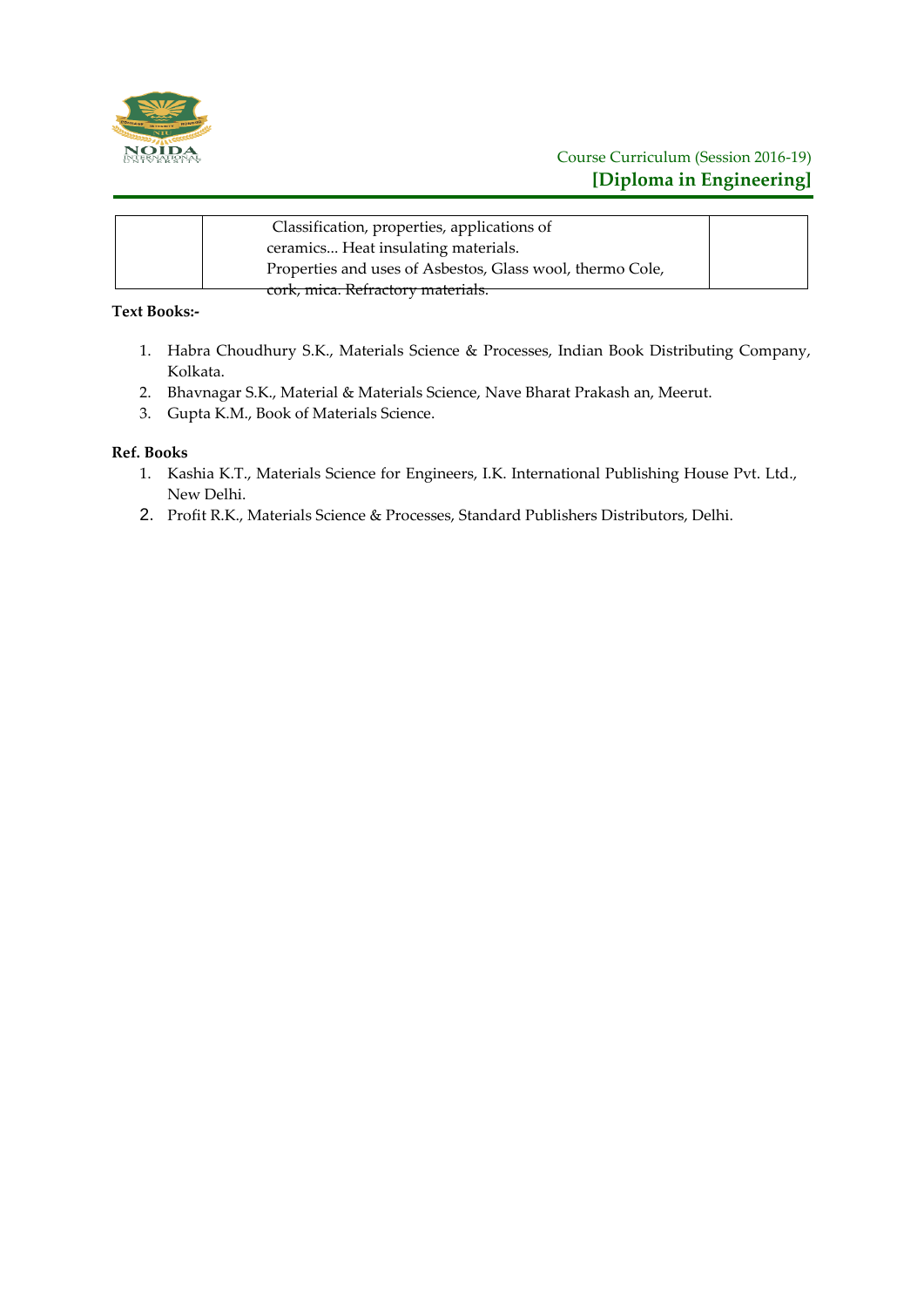

# **DME 403: MEASUREMENT AND METROLOGY INSTRUMENTS**

# **Credits: 4 Semester-IV**

| Module       | Contents                                                                                                                                                                                                                                                                                                                                                                                       | Teaching     |
|--------------|------------------------------------------------------------------------------------------------------------------------------------------------------------------------------------------------------------------------------------------------------------------------------------------------------------------------------------------------------------------------------------------------|--------------|
| No.          |                                                                                                                                                                                                                                                                                                                                                                                                | <b>Hours</b> |
|              | <b>INTRODUCTION:</b>                                                                                                                                                                                                                                                                                                                                                                           |              |
| I            | Meaning and scope of metrology in field of engineering.<br>Standards and types of measurements (Line and Wave length,<br>Primary, Secondary and Tertiary measurement concept only).<br>Interchangeability, Limits, Fits and Tolerances. Precision and<br>Accuracy, Sources of error.<br><b>TRANSDUCERS</b>                                                                                     | 12           |
|              | Definition, various types of transducers such as resistive,                                                                                                                                                                                                                                                                                                                                    |              |
|              | strain gauges capacitive, inductive, electromagnetic, photo<br>Electric, pies-electric and their use in instrumentation.                                                                                                                                                                                                                                                                       |              |
|              | <b>COMPARATORS</b>                                                                                                                                                                                                                                                                                                                                                                             |              |
|              | General principles of constructions, balancing and graduation<br>of measuring instruments, characteristics of comparators, use<br>of comparators, difference between comparators, limit gauges<br>And measuring instruments. Classification of comparators,                                                                                                                                    |              |
| $\mathbf{I}$ | construction and working of dial indicator, Johansson                                                                                                                                                                                                                                                                                                                                          |              |
|              | "Mikrokator", read type mechanical comparator, mechanical-                                                                                                                                                                                                                                                                                                                                     |              |
|              | optical, zees opt test, electro limit, electromechanical,                                                                                                                                                                                                                                                                                                                                      | 15           |
|              | electronics, pneumatic comparators, gauges, tool makers                                                                                                                                                                                                                                                                                                                                        |              |
|              | microscope.<br>TEMPERATURE MEASUREMENT                                                                                                                                                                                                                                                                                                                                                         |              |
|              | Various types of thermometers, thermocouples, pyrometers                                                                                                                                                                                                                                                                                                                                       |              |
|              | (Radiation and optical type both).                                                                                                                                                                                                                                                                                                                                                             |              |
|              | <b>SURFACE FINISH</b>                                                                                                                                                                                                                                                                                                                                                                          |              |
| III          | Geometrical characteristics of surface roughness- Waviness.<br>Lay, flaws. Effect of surface quality on its functional properties.<br>Factor affecting the surface finish. Drafting symbols for surface<br>roughness. Evaluation of surface finish. RMS and CLA values.<br>Methods of measuring surface roughness. Qualitative and<br>quantitative methods. Comparison of surfaces produced by | 15           |
|              | common production methods.                                                                                                                                                                                                                                                                                                                                                                     |              |
|              | <b>VARIOUS TYPES OF INSTRUMENTS USED FOR Measurement</b><br>Physical Measurements such as -Length, Depth height,                                                                                                                                                                                                                                                                               |              |
|              | Thickness, Gaps, Curvature, Angle, Taper, Area, Undulations,<br>Surface finish, Thread and Gear measurement., Liquid Level &                                                                                                                                                                                                                                                                   |              |
|              | Viscosity - Liquid level measuring methods and devices                                                                                                                                                                                                                                                                                                                                         |              |
|              | Viscometer - Plate and Cone viscometer, Two float viscometer,                                                                                                                                                                                                                                                                                                                                  |              |
|              | Rhea viscometer. couple, vacuum gauges.                                                                                                                                                                                                                                                                                                                                                        |              |
|              | <b>Strain Gauge</b>                                                                                                                                                                                                                                                                                                                                                                            |              |
|              | Use of strain gauge and load cells.                                                                                                                                                                                                                                                                                                                                                            |              |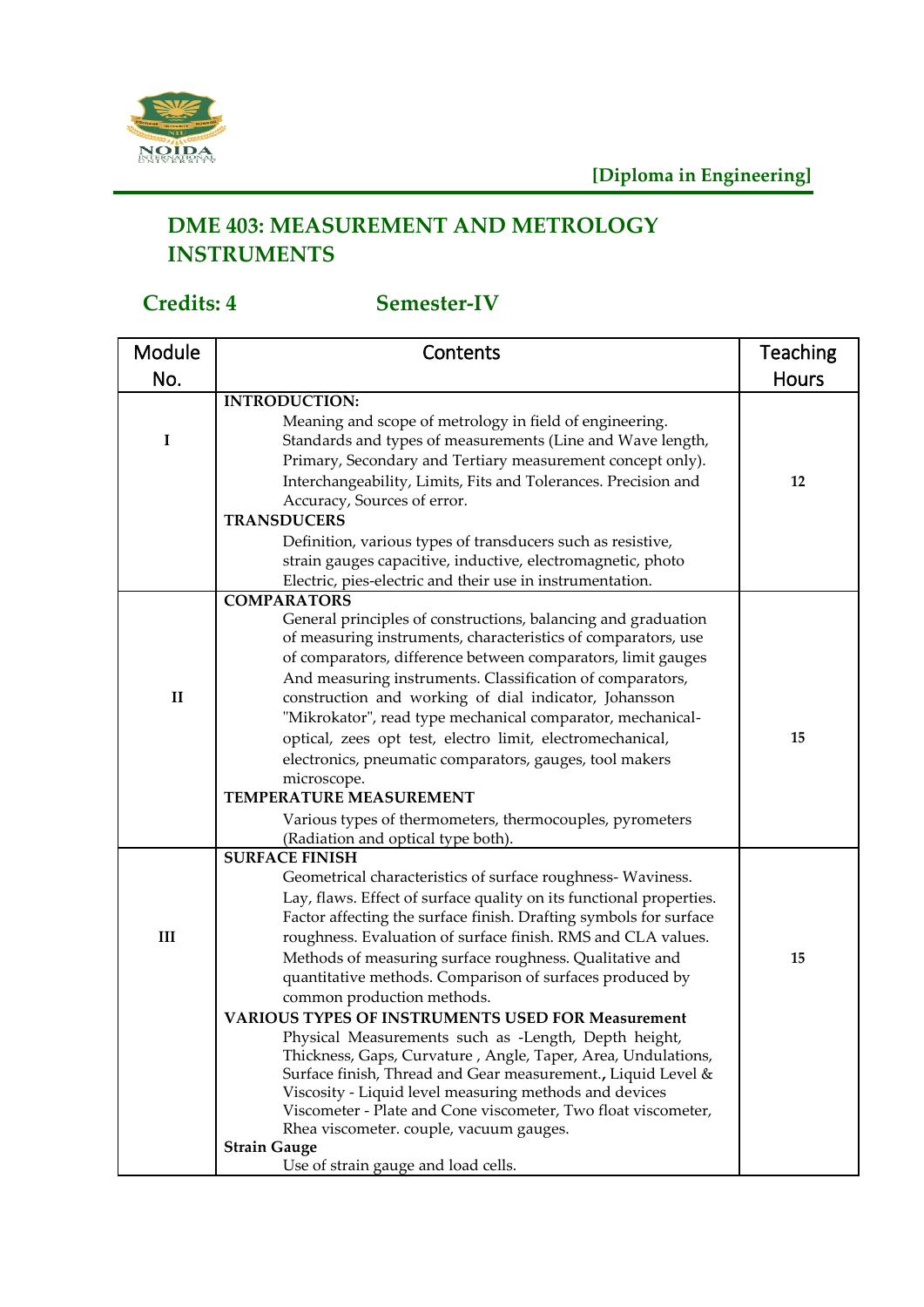#### **Text Books:**

- 1. Bhatnagar S., Metrology & measuring Instrument, Nav Bharat Prakshan, Meerut.
- 2. Vikram Sharma, Measurement, Metrology and Control, S.K. Kataria & Sons, New Delhi.

### **Ref. Books:**

1. Rajput R.K., Mechanical Measurement and Instrument, S.K. Kataria & Sons, New Delhi.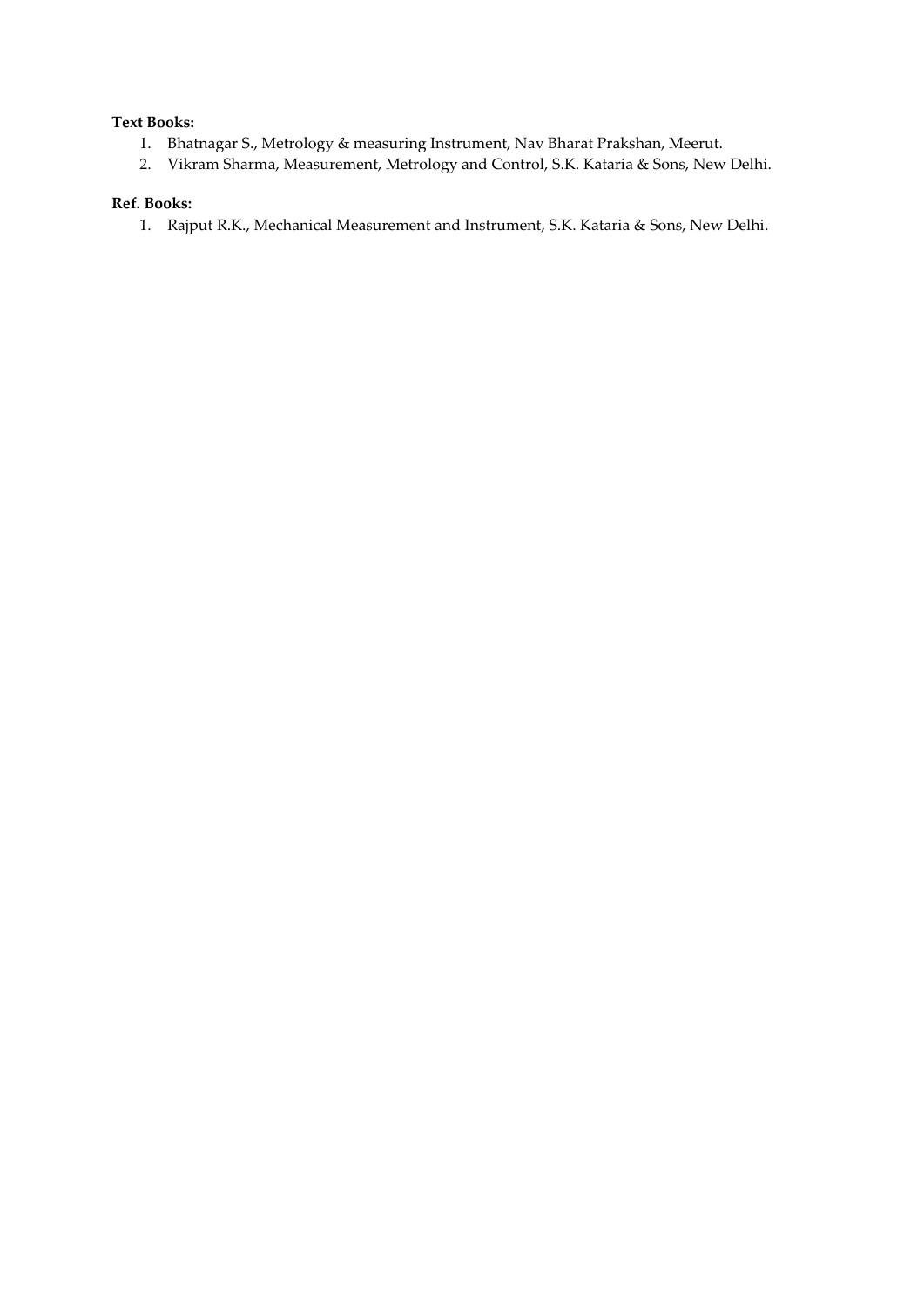

# **DME 404: WORKSHOP TECHNOLOGY-II**

## **Credits: 4 Semester-IV**

| Module       | Contents                                                                                | <b>Teaching</b> |
|--------------|-----------------------------------------------------------------------------------------|-----------------|
| No.          |                                                                                         | <b>Hours</b>    |
|              | <b>Cutting Tools and Cutting Materials</b>                                              |                 |
|              | <b>Cutting Tools</b>                                                                    |                 |
|              | Various types of single point cutting tools and their uses                              |                 |
|              | application.                                                                            |                 |
| $\mathbf I$  | <b>Cutting Tool Materials</b>                                                           | 10              |
|              | Properties of cutting tool material, Study of various cutting                           |                 |
|              | tool materials viz. High-speed steel, tungsten carbide, cobalt                          |                 |
|              | steel cemented carbides, stellite, ceramics and diamond.                                |                 |
|              | <b>Cutting Fluids and Lubricants</b>                                                    |                 |
|              | Function of cutting fluid, Types of cutting fluids, Difference                          |                 |
|              | between cutting fluid and lubricant, Selection of cutting fluids                        |                 |
|              | for different materials and operations, Common methods of                               |                 |
|              | lubrication of machine tools.                                                           |                 |
|              | Lathe                                                                                   |                 |
|              | Function and operations of various parts of a lathe,                                    |                 |
|              | Classification and specification of various types of lathe, Work                        |                 |
|              | holding devices, Lathe tools and operations :- Plain and step                           |                 |
|              | turning, facing, parting off, taper turning, eccentric turning,                         |                 |
|              | drilling, reaming, boring, threading and knurling, form turning,                        |                 |
|              | spinning.                                                                               |                 |
|              | <b>Cutting parameters</b><br>Speed, feed and depth of cut for various materials and for |                 |
|              | various operations, machining time. Speed ratio, preferred                              |                 |
| $\mathbf{I}$ | numbers of speed selection.                                                             |                 |
|              | Lathe accessories                                                                       | 14              |
|              | Centers, dogs, different types of chucks, collets, faceplate, angle                     |                 |
|              | plate, mandrel, steady rest, follower rest, taper turning                               |                 |
|              | attachment, tool post grinder, milling attachment, Quick                                |                 |
|              | change device for tools.                                                                |                 |
|              | Introduction to capstan and turret lathe.                                               |                 |
|              | <b>Drilling</b>                                                                         |                 |
|              | Principle, Classification of drilling machines and their                                |                 |
|              | description. Drilling machine operations - drilling, spot                               |                 |
|              | facing, reaming, boring, counter boring, counter sinking, hole                          |                 |
|              | milling, tapping. Speeds and feeds during drilling, impact of                           |                 |
|              | these parameters on drilling, machining time. Types of drills                           |                 |
|              | and their features, nomenclature of a drill, Drill holding                              |                 |
|              | devices.<br><b>Boring</b>                                                               |                 |
|              | Principle, Classification and their brief description. Boring                           |                 |
|              | tools, boring bars and boring heads.                                                    |                 |
|              | <b>Shaping, Planing and Slotting</b>                                                    |                 |
|              | Working principle of shaper, planer and slotter. Type of                                |                 |
|              | shapers, Type of planers, Types of tools used and their                                 |                 |
|              | geometry, Speeds and feeds in above processes.                                          |                 |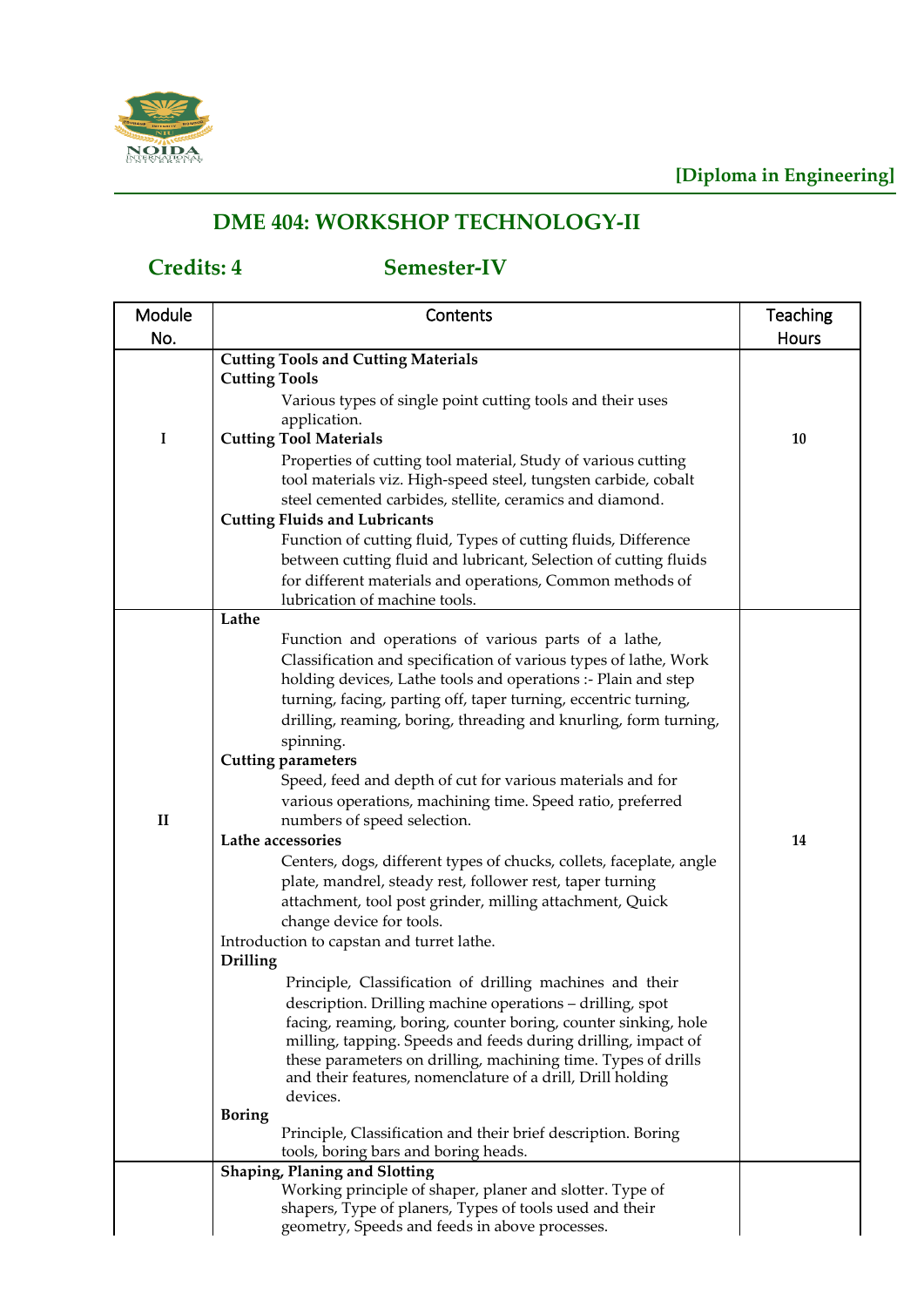| Ш |                                                            |    |
|---|------------------------------------------------------------|----|
|   |                                                            | 12 |
|   |                                                            |    |
|   | <b>Broaching &amp; Hobbing</b>                             |    |
|   | Introduction, Types of broaching machines - Single ram and |    |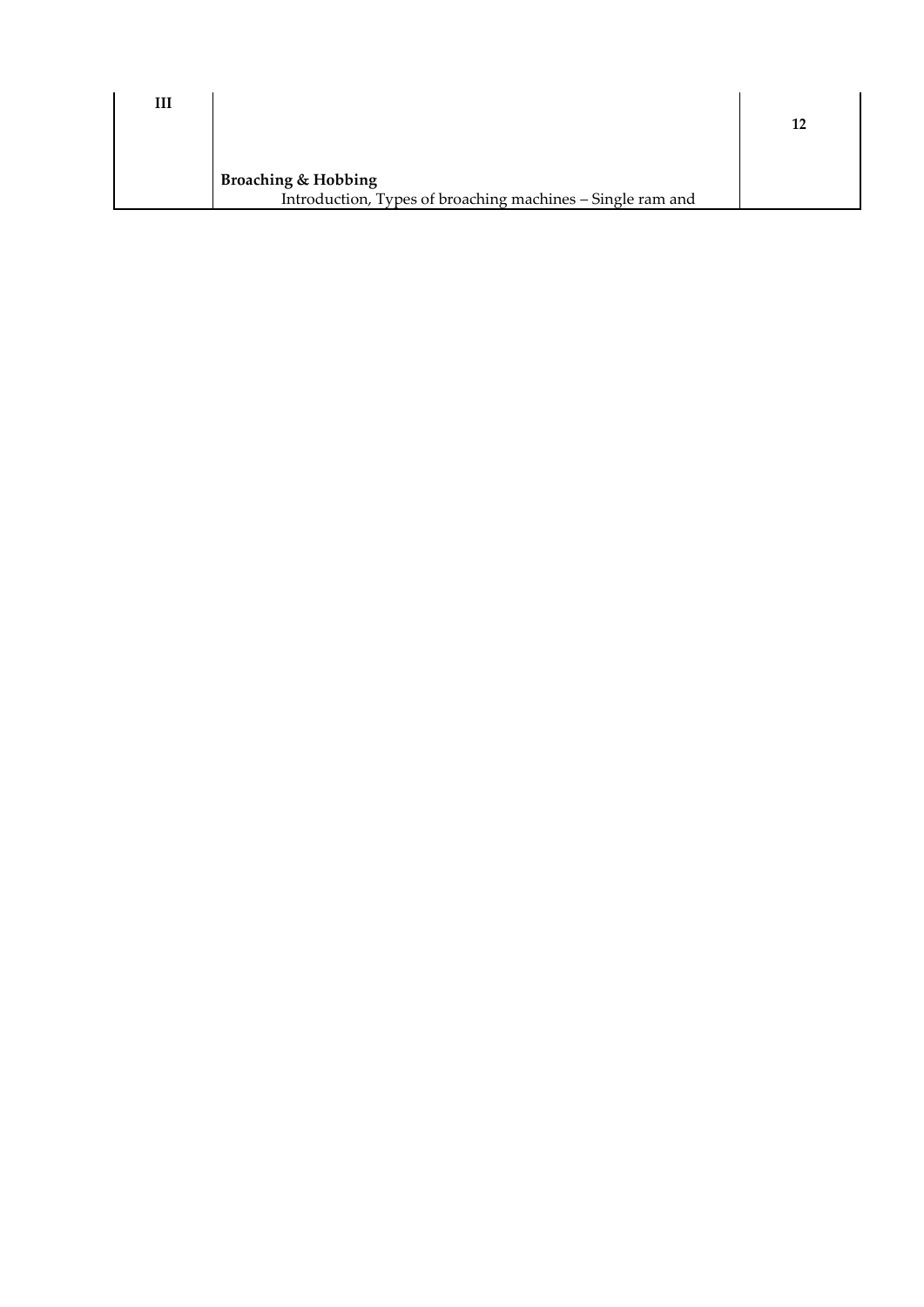

## **[Diploma in Engineering]**

| duplex ram horizontal type, vertical type pull up, pull down,<br>push down. Elements of broach tool, broach tooth details -<br>nomenclature, types, and tool material. |  |
|------------------------------------------------------------------------------------------------------------------------------------------------------------------------|--|
|------------------------------------------------------------------------------------------------------------------------------------------------------------------------|--|

#### **LIST OF RECOMMEMDED BOOKS**

- 1. Workshop Technology by BS Raghuvanshi : Dhanpat Rai and Sons Delhi
- 2. Elements of Workshop Technology by SK Choudhry and Hajra : Asia Publishing House
- 3. Manufacturing Technology by M Adithan and A.B. Gupta; Wiley Eastern India Ltd. New Delhi.
- 4. A Text Book of Production Engineering by PC Sharma; S Chand and Company Ltd. Delhi
- 5. Foundry Technology by KP Sinha and DB Goel; Roorkee Publishng House, Roorkee.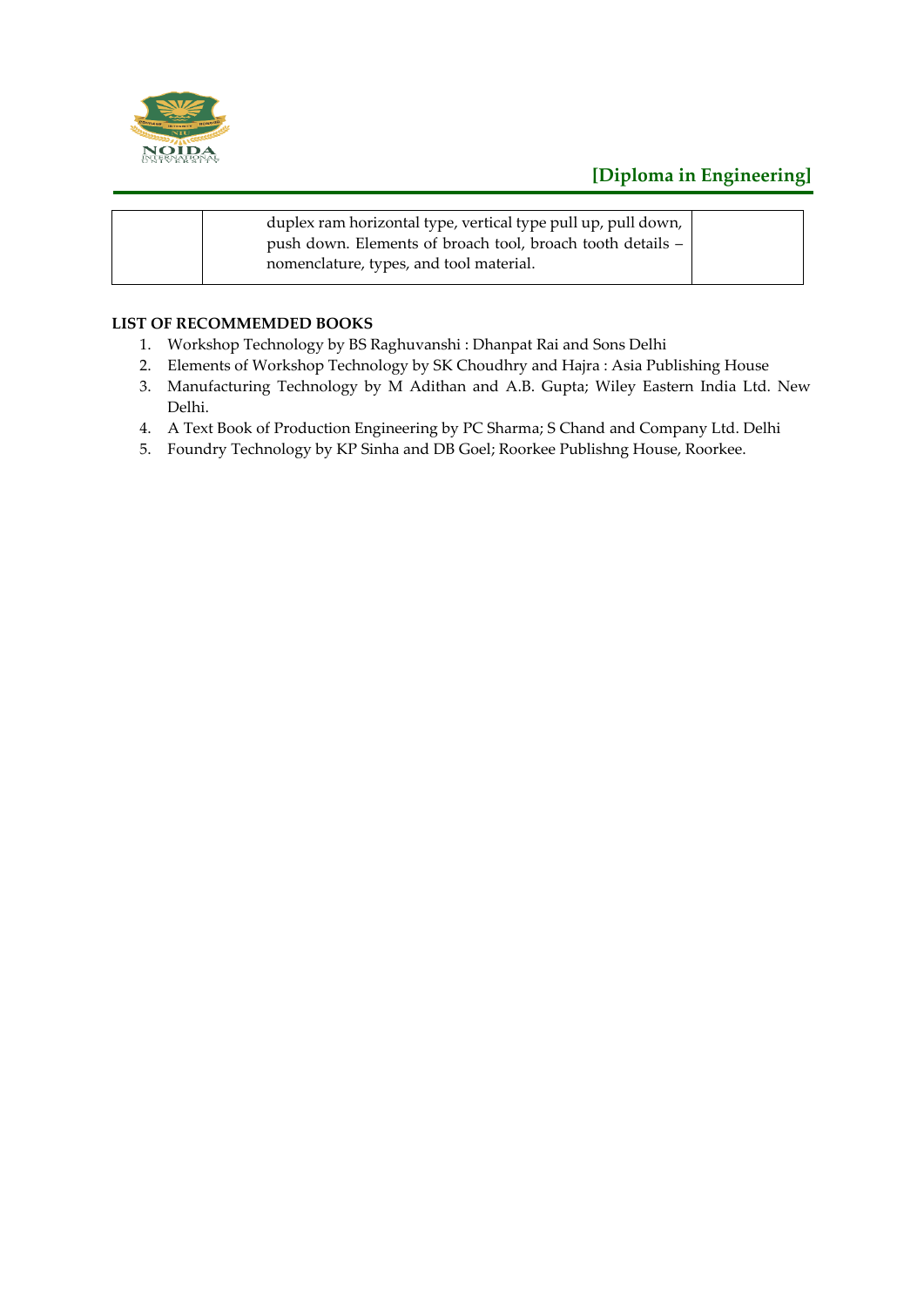

# **DME 405: MACHINE DESIGN AND DRAWING**

## **Credits: 4 Semester-IV**

| Module       | Contents                                                                                                                                                                                                             | <b>Teaching</b> |
|--------------|----------------------------------------------------------------------------------------------------------------------------------------------------------------------------------------------------------------------|-----------------|
| No.          |                                                                                                                                                                                                                      | <b>Hours</b>    |
|              | Introduction                                                                                                                                                                                                         |                 |
|              | Definition, Design requirements of machine elements, Design<br>procedure, Standards in design, Selection of preferred sizes, Indian<br>Standards designation of carbon & alloy steels, Selection of materials<br>for |                 |
|              | static and fatigue loads.                                                                                                                                                                                            |                 |
| I            | Design against Static Load<br>Modes of failure, Factor of safety, Principal stresses, Stresses due to<br>bending and torsion, Theory of failure.                                                                     | 12              |
|              | Design against Fluctuating Loads                                                                                                                                                                                     |                 |
|              | Cyclic stresses, Fatigue and endurance limit, Stress concentration<br>factor,                                                                                                                                        |                 |
|              | Stress concentration factor for various machine parts, Notch                                                                                                                                                         |                 |
|              | sensitivity,                                                                                                                                                                                                         |                 |
|              | Design for finite and infinite life, Soderberg, Goodman & Gerber                                                                                                                                                     |                 |
|              | criteria                                                                                                                                                                                                             |                 |
|              | Shafts Cause of failure in shafts, Materials for shaft, Stresses in shafts, Design                                                                                                                                   |                 |
|              | of                                                                                                                                                                                                                   |                 |
|              | shafts subjected to twisting moment, bending moment and combined                                                                                                                                                     |                 |
|              | twisting and bending moments, Shafts subjected to fatigue loads,                                                                                                                                                     |                 |
| $\mathbf{I}$ | Design                                                                                                                                                                                                               | 12              |
|              | for rigidity                                                                                                                                                                                                         |                 |
|              | <b>Keys and Couplings</b>                                                                                                                                                                                            |                 |
|              | Types of keys, splines, Selection of square & flat keys, Strength of sunk<br>key, Couplings- Design of rigid and flexible couplings                                                                                  |                 |
|              | Gears                                                                                                                                                                                                                |                 |
|              | Nomenclature of gears and conventional representation                                                                                                                                                                |                 |
| $\rm III$    | Drawing the actual profile of involute teeth gear by different methods                                                                                                                                               |                 |
|              | <b>Power Screws</b>                                                                                                                                                                                                  | 12              |
|              | Forms of threads, multiple threads, Efficiency of square threads,                                                                                                                                                    |                 |
|              | Trapezoidal threads, Stresses in screws, Design of screw                                                                                                                                                             |                 |
|              | jack                                                                                                                                                                                                                 |                 |

### **RECOMMENDED BOOKS**

1. Machine Design by R.S. Khurmi and JK Gupta, Eurasia Publishing House (Pvt.) Ltd, New Delhi.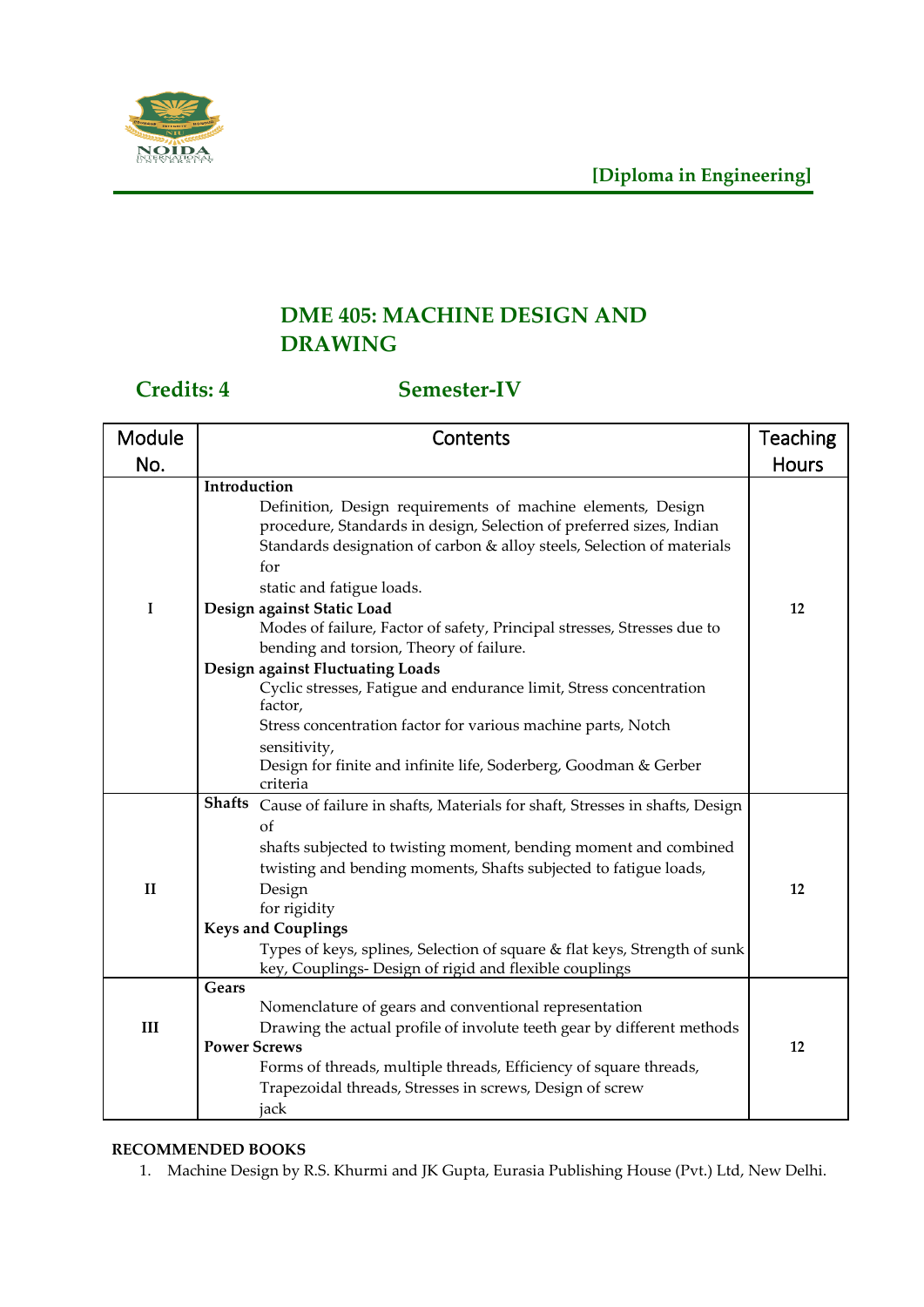- 2. Machine Design by V.B.Bhandari, Tata McGraw Hill, New Delhi.
- 3. Engineering Design by George Dieter; Tata McGraw Hill Publishers, New Delhi.
- 4. Mechanical Engineering Design by Joseph Edward Shigley; McGraw Hill, Delhi.
- 5. Machine Design by Sharma and Agrawal; Katson Publishing House, Ludhiana.
- 6. Design Data Handbook by D.P. Mandali, SK Kataria and Sons, Delhi.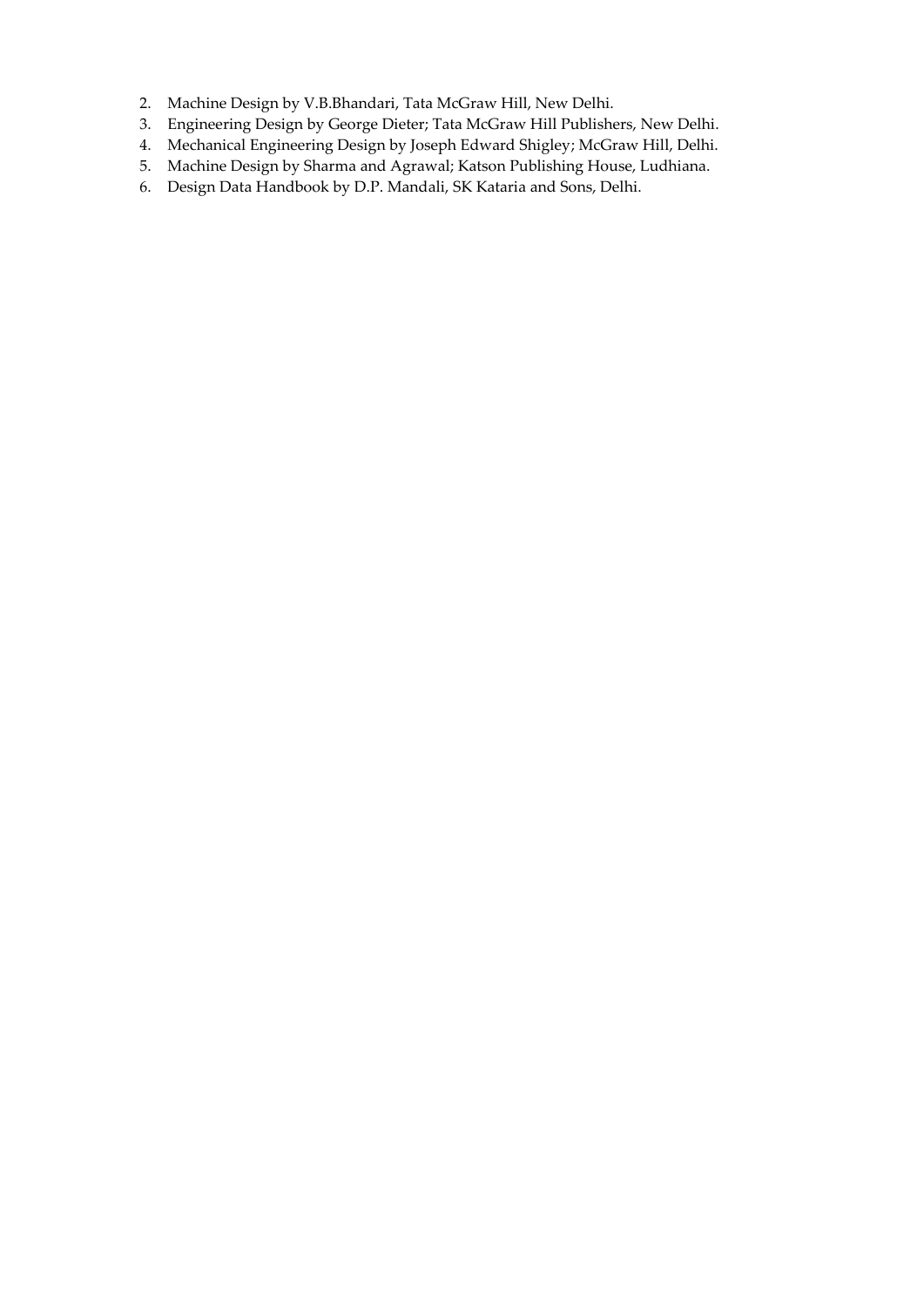

# **DME 451: HYDRAULICS & HYDRAULIC MACHINES LAB.**

# **Credits: 2 Semester-IV**

### **LIST OF PRACTICALS**

| Module         | Contents                                                          | <b>Teaching</b> |
|----------------|-------------------------------------------------------------------|-----------------|
| No.            |                                                                   | Hours           |
| 1              | To verify Bernoullis Theorem.                                     |                 |
| $\overline{2}$ | To find out venturimeter coefficient.                             |                 |
|                | To determine coef. of velocity (Cv), Coef. of discharge(Cd) Coef. |                 |
| 3              | οf                                                                |                 |
|                | contraction (Cc) and verify the relation between them.            |                 |
| $\overline{4}$ | To perform Reynold's Experiment.                                  |                 |
|                | To determine Darcy's coefficient of friction for flow through     |                 |
| 5              | pipes.                                                            |                 |
| 6              | To verify loss of head due to:                                    |                 |
|                | I - Sudden enlargement                                            | 24              |
|                | <b>II</b> - Sudden Contraction.                                   |                 |
| $\overline{7}$ | Study of the following                                            |                 |
|                | <b>I</b> - Reciprocating Pumps                                    |                 |
|                | II - Centrifugal Pumps.                                           |                 |
|                | III - Pressure Gauge / Pitot tube.                                |                 |
|                |                                                                   |                 |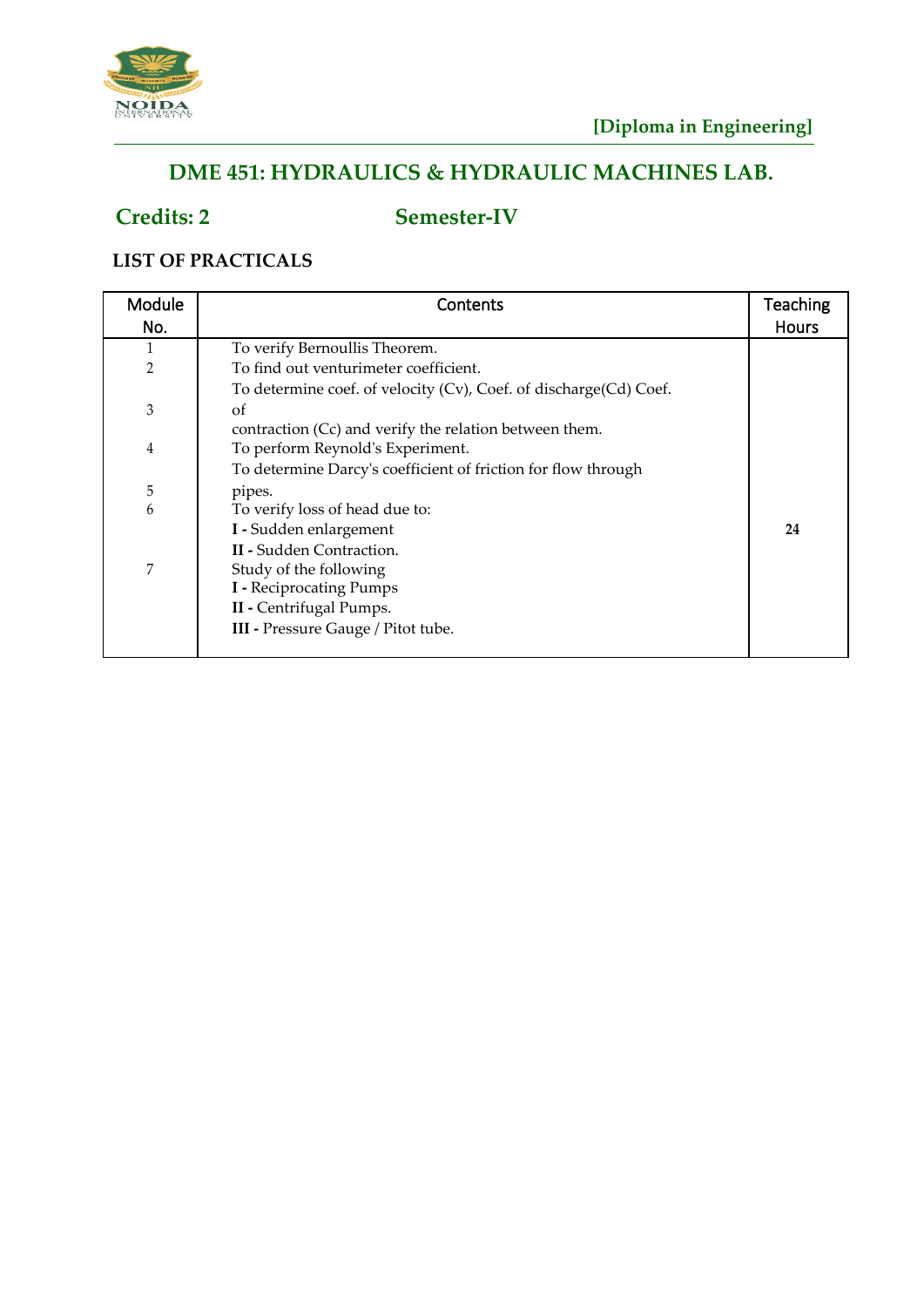

# **DME 452: MATERIALS AND METALLURGY LAB.**

## **Credits: 2 Semester-IV**

### **LIST OF PRACTICALS**

| Module         | Contents                                                                   | <b>Teaching</b> |
|----------------|----------------------------------------------------------------------------|-----------------|
| No.            |                                                                            | <b>Hours</b>    |
| 1              | Study of diamond polishing apparatus.                                      |                 |
| $\overline{2}$ | Study metallurgical microscope.                                            |                 |
|                | a)- To prepare specimens for microscope examination (For Polishing         |                 |
| 3              | and                                                                        |                 |
|                | etching).                                                                  |                 |
|                | b)- To examine the microstructure of the above specimens under             |                 |
|                | metallurgical microscope.                                                  |                 |
|                | c)- To know composition of alloy steel by spebber stereoscope              |                 |
|                | d)- To know carbon in steel by carbon steel estimation apparatus           |                 |
|                | Preparation of specimens and study of microstructure of eight given metals |                 |
| 4              | and                                                                        |                 |
|                | alloys on metallurgical microscope.                                        |                 |
|                | a)-Brass.                                                                  | 24              |
|                | b)-Bronze.                                                                 |                 |
|                | c)- Grey Cast Iron.                                                        |                 |
|                | d)- Malleable Cast Iron.                                                   |                 |
|                | e)- Low Carbon Steel.                                                      |                 |
|                | f)-High Carbon Steel.                                                      |                 |
|                | g)-High Speed Steel.                                                       |                 |
|                | h)- Bearing Steel.                                                         |                 |
| 5              | To perform heat treatment process on materials of known carbon percentage: |                 |
|                | a)- Annealing                                                              |                 |
|                | b)- Normalizing                                                            |                 |
|                | c)- Case Hardening                                                         |                 |